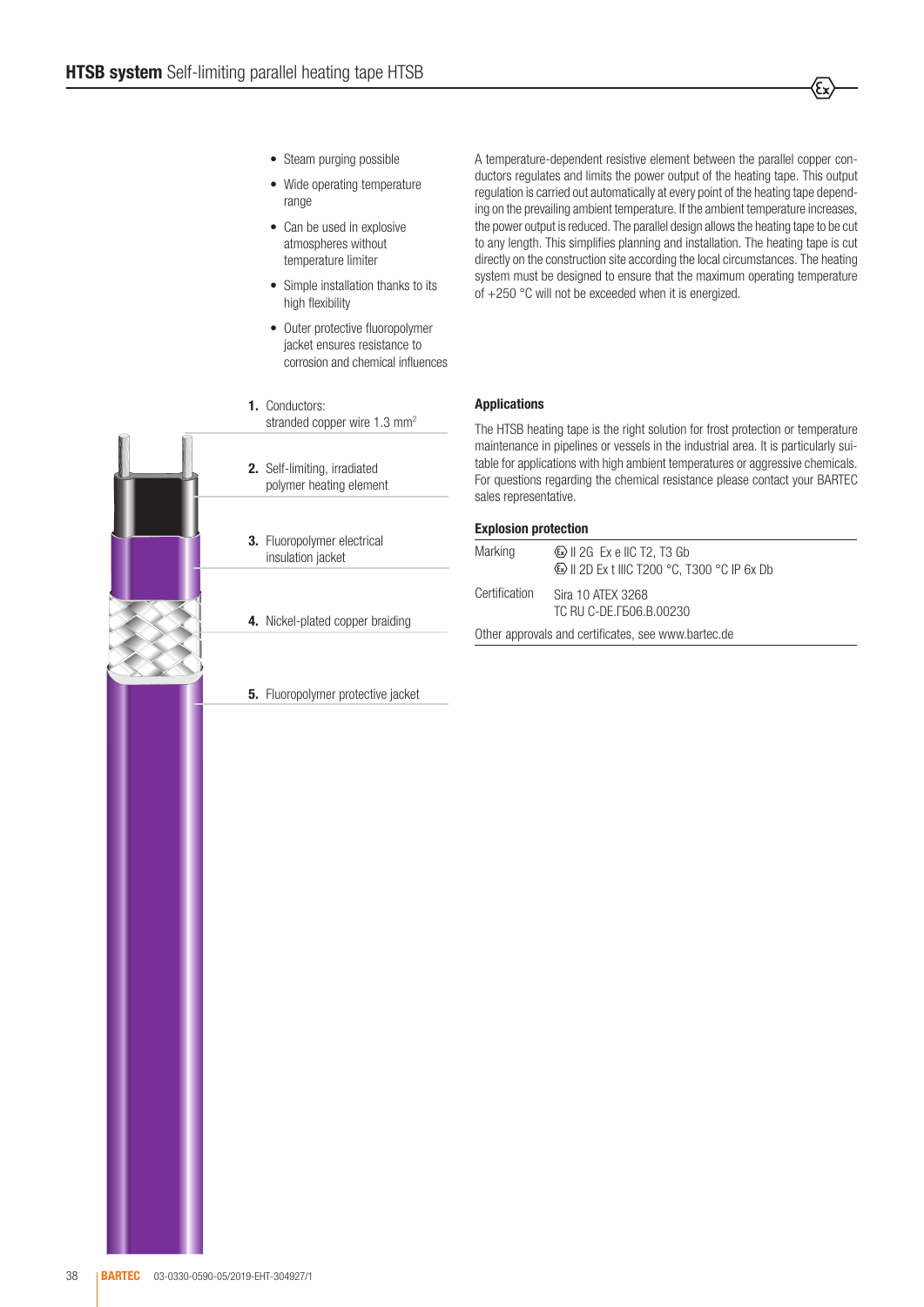## Technical data

| Rated voltage                                        |         | AC 208 V to 277 V                               |         |  |  |
|------------------------------------------------------|---------|-------------------------------------------------|---------|--|--|
| Max. exposure temperature                            |         | switched on $+250$ °C<br>switched off $+250$ °C |         |  |  |
| Min. installation temperature                        |         | $-40 °C$                                        |         |  |  |
| Min. start-up temperature                            |         | $-40 °C$                                        |         |  |  |
| Max. braid resistance                                |         | $<$ 18.2 $0$ /km                                |         |  |  |
| Dimensions with braiding and<br>Fluoropolymer jacket |         | 12.1 x 5.4 mm                                   |         |  |  |
| Min. bending radius                                  |         | 35 mm                                           |         |  |  |
| <b>Power setting</b> at $+10$ °C                     |         |                                                 |         |  |  |
| Power output                                         | HTSB 15 | HTSB 30                                         | HTSB 45 |  |  |
| at AC 230 V                                          | 15 W/m  | 30 W/m                                          | 45 W/m  |  |  |
| Power output                                         | HTSB 60 | HTSB 75                                         | HTSB 90 |  |  |
| at AC 230 V<br>60 W/m                                |         | 75 W/m                                          | 90 W/m  |  |  |

| <b>Ordering information</b>                    |         |                   |              |
|------------------------------------------------|---------|-------------------|--------------|
| HTSB parallel<br>heating tape                  | Type    | Heating<br>output | Order no.    |
|                                                | HTSB 15 | 15 W/m            | 07-5819-7152 |
| AC 277 V                                       | HTSB 30 | 30 W/m            | 07-5819-7302 |
| self-limiting                                  | HTSB 45 | 45 W/m            | 07-5819-7452 |
| steam purging possible<br>Explosion protected  | HTSB 60 | 60 W/m            | 07-5819-7602 |
| M media protected                              | HTSB 75 | 75 W/m            | 07-5819-7752 |
|                                                | HTSB 90 | 90 W/m            | 07-5819-7902 |
|                                                | HTSB 15 | 15 W/m            | 07-5819-1152 |
| AC 120 V                                       | HTSB 30 | 30 W/m            | 07-5819-1302 |
| self-limiting                                  | HTSB 45 | 45 W/m            | 07-5819-1452 |
| steam purging possible<br>Lexplosion protected | HTSB 60 | 60 W/m            | 07-5819-1602 |
| M media protected                              | HTSB 75 | 75 W/m            | 07-5819-1752 |
|                                                | HTSB 90 | 90 W/m            | 07-5819-1902 |

Power output 120 105 90 75 60 45 30 15 0 0 20 40 60 80 100 120 140 160 180 200 220 240 HTSB 90 HTSB<sub>15</sub> HTSB 30 HTSB<sub>60</sub> HTSB<sub>75</sub> HTSB<sub>45</sub> Power output on instalated steel pipes at 230 V under nominal conditions.<br>
Power output on instalated steel pipes at 230 V under nominal conditions.<br>
Power output on instalated steel pipes at 230 V under nominal condition Pipe temperature °C

HTSB characteristics

⁄εx

1

Technical data subject to change without notice.